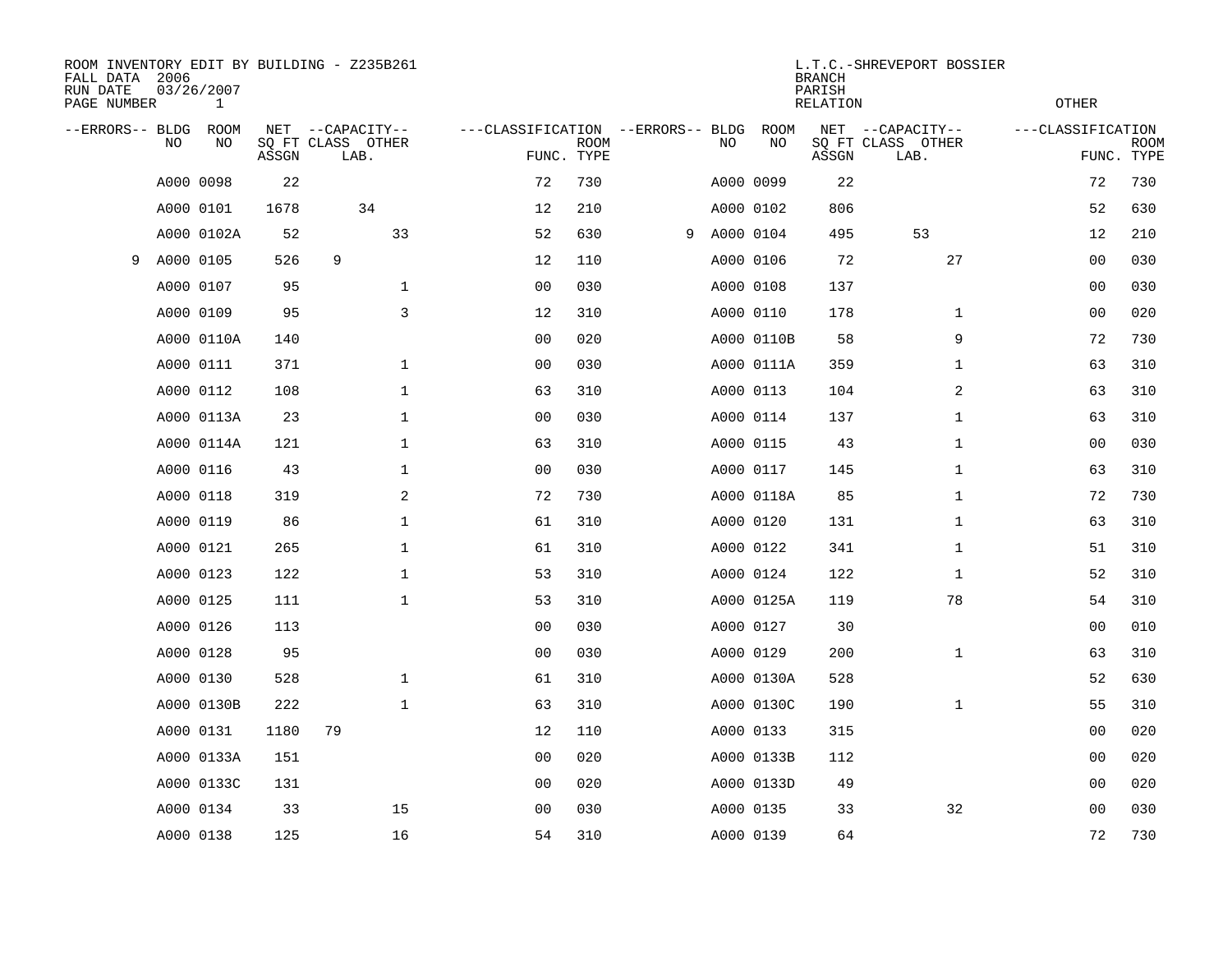| ROOM INVENTORY EDIT BY BUILDING - Z235B261<br>FALL DATA 2006<br>RUN DATE<br>PAGE NUMBER |           | 03/26/2007<br>2 |                            |                  |                |                |                                   |                           |   |           |            | <b>BRANCH</b><br>PARISH<br>RELATION              | L.T.C.-SHREVEPORT BOSSIER                                              |              | <b>OTHER</b>      |                           |
|-----------------------------------------------------------------------------------------|-----------|-----------------|----------------------------|------------------|----------------|----------------|-----------------------------------|---------------------------|---|-----------|------------|--------------------------------------------------|------------------------------------------------------------------------|--------------|-------------------|---------------------------|
| --ERRORS-- BLDG                                                                         | NO.       | ROOM<br>NO      | SQ FT CLASS OTHER<br>ASSGN | NET --CAPACITY-- | LAB.           |                | ---CLASSIFICATION --ERRORS-- BLDG | <b>ROOM</b><br>FUNC. TYPE |   | NO        | ROOM<br>NO | ASSGN                                            | NET --CAPACITY--<br>SQ FT CLASS OTHER<br>LAB.                          |              | ---CLASSIFICATION | <b>ROOM</b><br>FUNC. TYPE |
|                                                                                         | A000 0140 |                 | 153                        |                  |                |                | 00                                | 030                       |   |           | A000 0141  | 533                                              |                                                                        | 11           |                   | 0 <sub>0</sub><br>020     |
|                                                                                         | A000 0142 |                 | 699                        |                  |                | $\mathbf 1$    | 0 <sub>0</sub>                    | 020                       |   |           | A000 0143  | 610                                              |                                                                        | 10           |                   | 00<br>020                 |
|                                                                                         |           | A000 0143A      | 156                        |                  |                | 14             | 00                                | 020                       |   |           | A000 0144  | 347                                              |                                                                        | 22           |                   | 00<br>020                 |
|                                                                                         | A000 0145 |                 | 57                         |                  |                | 15             | 0 <sub>0</sub>                    | 030                       |   |           | A000 0146  | 209                                              |                                                                        | 16           |                   | 020<br>0 <sub>0</sub>     |
|                                                                                         | A000 0147 |                 | 207                        |                  |                | 15             | 0 <sub>0</sub>                    | 020                       |   |           | A000 0148  | 33                                               |                                                                        | 28           |                   | 030<br>00                 |
|                                                                                         | A000 0200 |                 | 776                        |                  | 16             |                | 12                                | 220                       |   |           | A000 0201  | 769                                              | 15                                                                     |              |                   | 220<br>12                 |
|                                                                                         | A000 0202 |                 | 776                        |                  | $\overline{4}$ |                | 12                                | 220                       |   |           | A000 0203  | 571                                              |                                                                        | 3            |                   | 52<br>650                 |
|                                                                                         | A000 0204 |                 | 390                        |                  |                |                | 52                                | 650                       | 9 | A000 0205 |            | 499                                              | 1                                                                      |              |                   | 220<br>12                 |
|                                                                                         | A000 0206 |                 | 237                        |                  |                | $\mathbf 1$    | 12                                | 310                       |   |           | A000 0206A | 192                                              | 13                                                                     |              |                   | 12<br>110                 |
| 9                                                                                       | A000 0207 |                 | 451                        | $\mathbf{1}$     |                |                | 12                                | 110                       |   |           | A000 0208  | 411                                              | 8                                                                      |              |                   | 220<br>12                 |
|                                                                                         | A000 0209 |                 | 1149                       |                  | 23             |                | 12                                | 220                       |   |           | A000 0210  | 117                                              |                                                                        | $\mathbf{1}$ |                   | 310<br>12                 |
|                                                                                         | A000 0211 |                 | 784                        | 52               |                |                | 12                                | 110                       | 9 | A000 0212 |            | 769                                              | $\mathbf{1}$                                                           |              |                   | 12<br>110                 |
|                                                                                         | A000 0213 |                 | 781                        | 52               |                |                | 12                                | 110                       |   |           | A000 0215  | 569                                              |                                                                        | $\mathbf{1}$ |                   | 020<br>00                 |
|                                                                                         | A000 0217 |                 | 140                        |                  |                | $\overline{4}$ | 00                                | 030                       |   |           | A000 0218  | 181                                              |                                                                        | $\mathbf{1}$ |                   | 030<br>0 <sub>0</sub>     |
|                                                                                         | A000 0219 |                 | 93                         |                  |                | 1              | 0 <sub>0</sub>                    | 030                       |   |           | A000 0221  | 551                                              |                                                                        |              |                   | 00<br>020                 |
|                                                                                         | A000 0222 |                 | 95                         |                  |                | $\mathbf 1$    | 63                                | 310                       |   |           | A000 0223  | 988                                              |                                                                        |              |                   | 020<br>00                 |
|                                                                                         | A000 0224 |                 | 983                        |                  |                |                | 0 <sub>0</sub>                    | 020                       |   |           |            | TOTAL NUMBER CLASSROOMS<br>TOTAL NUMBER LABS 210 | TOTAL NET ASSIGN SQ. FT. IN ROOM FILE<br>TOTAL NUMBER SPECIAL LABS 220 |              | 18,233            | 7<br>$\overline{2}$<br>6  |
|                                                                                         | B000 0101 |                 | 547                        | 36               |                |                | 12                                | 110                       |   |           | B000 0101A | 2292                                             | 12                                                                     |              |                   | 12<br>220                 |
|                                                                                         |           | B000 0101B      | 222                        |                  |                | 23             | 72                                | 730                       |   |           | B000 0101C | 32                                               |                                                                        | 25           |                   | 0 <sub>0</sub><br>010     |
|                                                                                         | B000 0102 |                 | 563                        | 37               |                |                | 12                                | 110                       |   |           | B000 0102A | 1163                                             | 23                                                                     |              |                   | 220<br>12                 |
|                                                                                         |           | B000 0102B      | 992                        |                  | 23             |                | 12                                | 220                       |   |           | B000 0102C | 302                                              | 6                                                                      |              |                   | 220<br>12                 |
|                                                                                         | B000 0103 |                 | 536                        | 36               |                |                | 12                                | 110                       |   |           | B000 0103A | 2292                                             | 25                                                                     |              |                   | 220<br>12                 |
|                                                                                         |           | B000 0103B      | 222                        |                  | 12             |                | 12                                | 220                       |   |           | B000 0103D | 32                                               |                                                                        | 6            |                   | 0 <sub>0</sub><br>010     |
|                                                                                         |           | B000 0104       | 547                        | 36               |                |                | 12                                | 110                       | 9 |           | B000 0104A | 2292                                             | 4                                                                      |              |                   | 12<br>220                 |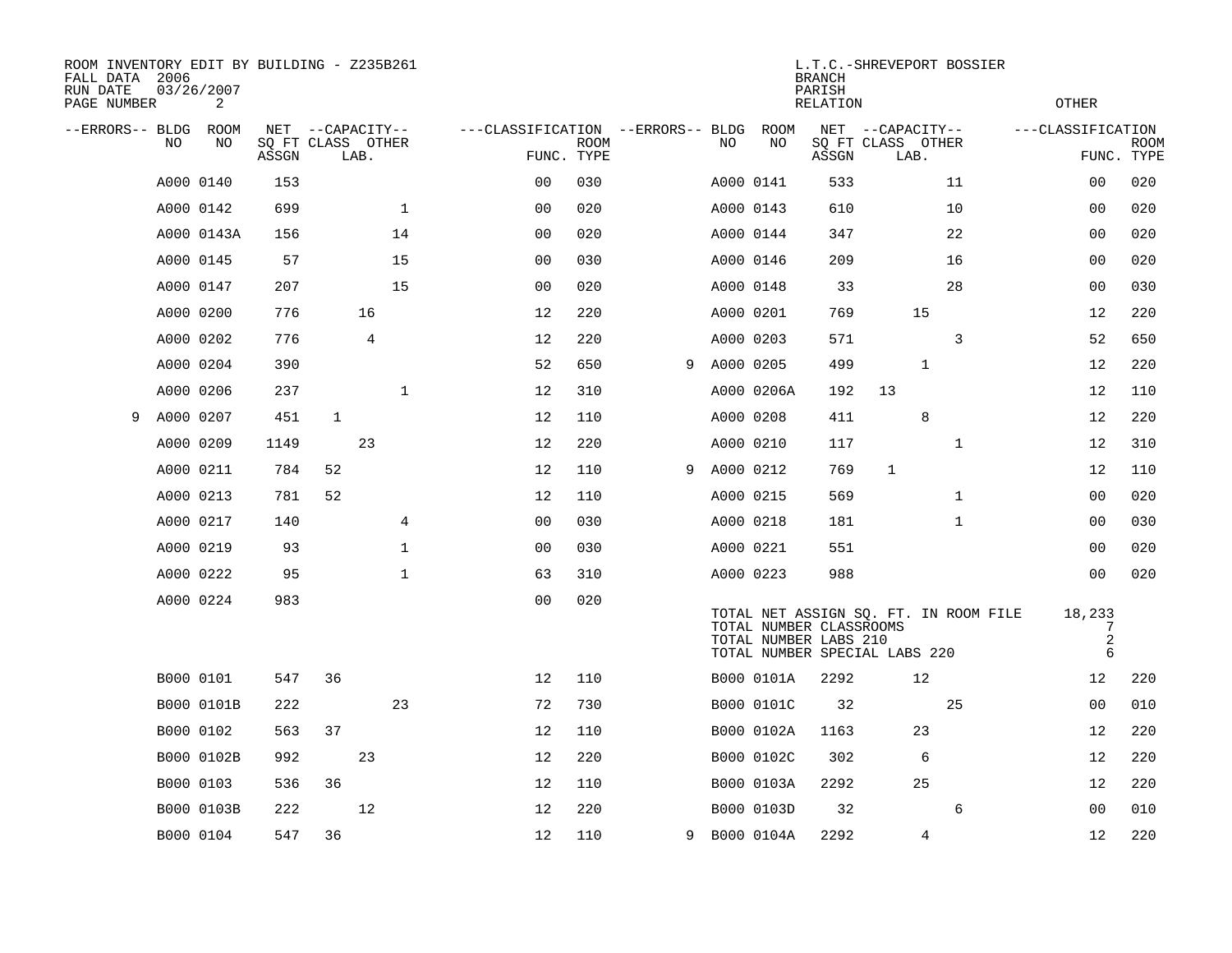| ROOM INVENTORY EDIT BY BUILDING - Z235B261<br>FALL DATA 2006<br>RUN DATE<br>PAGE NUMBER | 03/26/2007<br>3 |       |    |                           |                                        |                    |           |                                                                                                 | <b>BRANCH</b><br>PARISH<br><b>RELATION</b> |      | L.T.C.-SHREVEPORT BOSSIER                   | OTHER                  |                           |
|-----------------------------------------------------------------------------------------|-----------------|-------|----|---------------------------|----------------------------------------|--------------------|-----------|-------------------------------------------------------------------------------------------------|--------------------------------------------|------|---------------------------------------------|------------------------|---------------------------|
| --ERRORS-- BLDG ROOM                                                                    |                 |       |    | NET --CAPACITY--          | ---CLASSIFICATION --ERRORS-- BLDG ROOM |                    |           |                                                                                                 |                                            |      | NET --CAPACITY--                            | ---CLASSIFICATION      |                           |
| NO                                                                                      | NO              | ASSGN |    | SQ FT CLASS OTHER<br>LAB. |                                        | ROOM<br>FUNC. TYPE | NO        | NO                                                                                              | ASSGN                                      | LAB. | SQ FT CLASS OTHER                           |                        | <b>ROOM</b><br>FUNC. TYPE |
|                                                                                         | B000 0104C      | 32    |    |                           | 0 <sup>0</sup>                         | 010                |           | TOTAL NUMBER CLASSROOMS<br>TOTAL NUMBER LABS 210<br>TOTAL NUMBER SPECIAL LABS 220               |                                            |      | TOTAL NET ASSIGN SQ. FT. IN ROOM FILE       | 11,970<br>4<br>7       |                           |
|                                                                                         | C000 0101       | 560   | 45 |                           | 12                                     | 110                |           | C000 0101A                                                                                      | 1159                                       |      | 3                                           | 12                     | 220                       |
|                                                                                         | C000 0101B      | 542   |    | 26                        | 12                                     | 220                |           | C000 0101C                                                                                      | 272                                        |      | 13                                          | 72                     | 730                       |
|                                                                                         | C000 0101D      | 33    |    | 38                        | 00                                     | 010                | C000 0102 |                                                                                                 | 560                                        | 40   |                                             | 12                     | 110                       |
|                                                                                         | C000 0102A      | 1875  |    | 20                        | 12                                     | 220                |           | C000 0102B                                                                                      | 272                                        |      | 6                                           | 72                     | 730                       |
|                                                                                         | C000 0102C      | 330   |    |                           | 72                                     | 730                |           | C000 0102D                                                                                      | 33                                         |      |                                             | 0 <sub>0</sub>         | 010                       |
|                                                                                         | C000 0103       | 560   | 35 |                           | 12                                     | 110                |           | C000 0103A                                                                                      | 2265                                       |      | 45                                          | 12                     | 220                       |
|                                                                                         | C000 0103B      | 224   |    |                           | 72                                     | 730                |           | C000 0103C                                                                                      | 33                                         |      |                                             | 00                     | 010                       |
|                                                                                         | C000 0104       | 560   | 40 |                           | 12                                     | 110                |           | C000 0104A                                                                                      | 2436                                       |      | 49                                          | 12                     | 220                       |
|                                                                                         | C000 0104B      | 33    |    |                           | 0 <sub>0</sub>                         | 010                |           | C000 0104C<br>TOTAL NUMBER CLASSROOMS<br>TOTAL NUMBER LABS 210<br>TOTAL NUMBER SPECIAL LABS 220 | 1262                                       |      | 40<br>TOTAL NET ASSIGN SQ. FT. IN ROOM FILE | 12<br>12,877<br>4<br>6 | 220                       |
|                                                                                         | C100 0001       | 594   |    |                           | 72                                     | 730                |           | TOTAL NUMBER CLASSROOMS<br>TOTAL NUMBER LABS 210<br>TOTAL NUMBER SPECIAL LABS 220               |                                            |      | TOTAL NET ASSIGN SQ. FT. IN ROOM FILE       | 594                    |                           |
|                                                                                         | D000 0100       | 926   | 25 |                           | 12                                     | 110                |           | D000 0100A                                                                                      | 100                                        |      | $\mathbf{1}$                                | 12                     | 310                       |
|                                                                                         | D000 0100B      | 262   |    | 19                        | 72                                     | 730                |           | D000 0100C                                                                                      | 855                                        | 23   |                                             | 12                     | 110                       |
|                                                                                         | D000 0100D      | 855   | 35 |                           | 12                                     | 110                | D000 0101 |                                                                                                 | 901                                        | 25   |                                             | 12                     | 110                       |
|                                                                                         | D000 0102       | 1035  | 69 |                           | 12                                     | 110                | D000 0103 |                                                                                                 | 906                                        | 25   |                                             | 12                     | 110                       |
|                                                                                         | D000 0104       | 134   |    | 26                        | 0 <sub>0</sub>                         | 010                | D000 0105 |                                                                                                 | 695                                        | 31   |                                             | 12                     | 110                       |
|                                                                                         | D000 0105A      | 65    |    | 96                        | 72                                     | 730                | D000 0106 |                                                                                                 | 697                                        | 68   |                                             | 12                     | 110                       |
|                                                                                         | D000 0106A      | 65    |    | 50                        | 72                                     | 730                | D000 0107 |                                                                                                 | 1578                                       |      | 30                                          | 12                     | 220                       |
|                                                                                         | D000 0107A      | 125   |    | $\mathbf{1}$              | 12                                     | 310                |           | D000 0107B                                                                                      | 216                                        |      |                                             | 72                     | 730                       |
|                                                                                         | D000 0107C      | 231   |    | 6                         | 72                                     | 730                |           | D000 0107D                                                                                      | 130                                        |      | 3                                           | 0 <sub>0</sub>         | 030                       |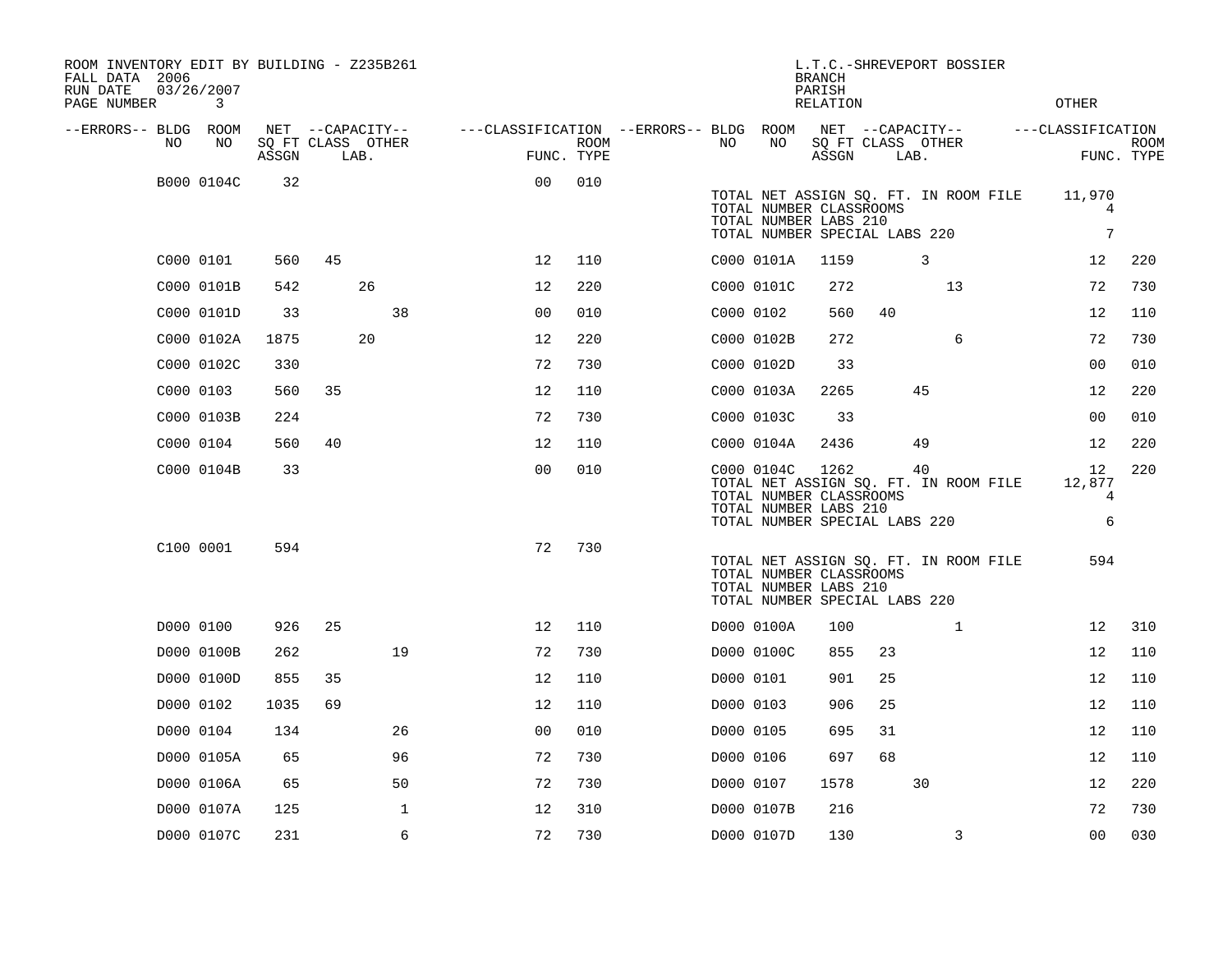| FALL DATA 2006<br>RUN DATE<br>PAGE NUMBER |           | 03/26/2007<br>4 |       | ROOM INVENTORY EDIT BY BUILDING - Z235B261 |                                        |             |           |            | <b>BRANCH</b><br>PARISH<br><b>RELATION</b>                                        |                           | L.T.C.-SHREVEPORT BOSSIER             | <b>OTHER</b>      |                           |
|-------------------------------------------|-----------|-----------------|-------|--------------------------------------------|----------------------------------------|-------------|-----------|------------|-----------------------------------------------------------------------------------|---------------------------|---------------------------------------|-------------------|---------------------------|
| --ERRORS-- BLDG ROOM                      |           |                 |       | NET --CAPACITY--                           | ---CLASSIFICATION --ERRORS-- BLDG ROOM |             |           |            |                                                                                   | NET --CAPACITY--          |                                       | ---CLASSIFICATION |                           |
|                                           | NO.       | NO              | ASSGN | SQ FT CLASS OTHER<br>LAB.                  | FUNC. TYPE                             | <b>ROOM</b> | NO        | NO         | ASSGN                                                                             | SQ FT CLASS OTHER<br>LAB. |                                       |                   | <b>ROOM</b><br>FUNC. TYPE |
| 9                                         | D000 0108 |                 | 4813  | $\mathbf{1}$                               | 12                                     | 220         | D000 0109 |            | 3437                                                                              |                           | 69                                    | 12                | 220                       |
|                                           |           | D000 0109A      | 102   | 25                                         | 12                                     | 310         |           | D000 0109B | 182                                                                               |                           | 20                                    | 72                | 730                       |
|                                           |           | D000 0109C      | 337   |                                            | 72                                     | 730         |           | D000 0109E | 172                                                                               |                           | 3                                     | 12                | 220                       |
|                                           |           | D000 0111       | 5108  | $\mathbf{1}$                               | 12                                     | 310         |           | D000 0111A | 102                                                                               | 7                         |                                       | 12                | 110                       |
|                                           |           | D000 0111B      | 373   |                                            | 72                                     | 730         |           | D000 0111C | 167                                                                               |                           | 3                                     | 12                | 220                       |
|                                           |           | D000 0112       | 3686  | $\mathbf{1}$                               | 72                                     | 730         |           | D000 0112A | 98                                                                                |                           |                                       | 72                | 730                       |
|                                           |           | D000 0112B      | 260   |                                            | 72                                     | 730         |           | D000 0112C | 50                                                                                |                           | 5                                     | 72                | 730                       |
|                                           |           | D000 0112D      | 72    | 3                                          | 12                                     | 220         |           | D000 0114  | 155                                                                               |                           | 12                                    | 00                | 020                       |
|                                           |           | D000 0115       | 1728  | 5                                          | 0 <sub>0</sub>                         | 030         |           | D000 0116  | 115                                                                               |                           |                                       | 0 <sub>0</sub>    | 030                       |
|                                           |           | D000 0117       | 200   | $\overline{a}$                             | 0 <sub>0</sub>                         | 020         |           |            | TOTAL NUMBER CLASSROOMS<br>TOTAL NUMBER LABS 210<br>TOTAL NUMBER SPECIAL LABS 220 |                           | TOTAL NET ASSIGN SQ. FT. IN ROOM FILE | 28,471<br>9<br>6  |                           |
|                                           |           | D100 0001       | 720   |                                            | 72                                     | 730         |           |            | TOTAL NUMBER CLASSROOMS<br>TOTAL NUMBER LABS 210<br>TOTAL NUMBER SPECIAL LABS 220 |                           | TOTAL NET ASSIGN SQ. FT. IN ROOM FILE | 720               |                           |
|                                           |           | D200 0001       | 720   | 5                                          | 72                                     | 730         |           |            | TOTAL NUMBER CLASSROOMS<br>TOTAL NUMBER LABS 210<br>TOTAL NUMBER SPECIAL LABS 220 |                           | TOTAL NET ASSIGN SQ. FT. IN ROOM FILE | 720               |                           |
|                                           |           | E000 0100       | 1880  |                                            | 0 <sub>0</sub>                         | 020         | E000 0101 |            | 1880                                                                              |                           |                                       | 0 <sub>0</sub>    | 020                       |
|                                           |           | E000 0102       | 1292  |                                            | 0 <sub>0</sub>                         | 020         |           | E000 0103  | 853                                                                               |                           |                                       | 0 <sub>0</sub>    | 020                       |
|                                           |           | E000 0104       | 855   |                                            | 0 <sub>0</sub>                         | 020         | E000 0105 |            | 936                                                                               |                           |                                       | 0 <sub>0</sub>    | 020                       |
|                                           |           | E000 0106       | 702   |                                            | 0 <sub>0</sub>                         | 020         |           | E000 0107  | 752                                                                               |                           |                                       | 0 <sub>0</sub>    | 020                       |
|                                           |           | E000 0108       | 110   | $\mathbf 1$                                | 46                                     | 310         | E000 0109 |            | 204                                                                               |                           | $\mathbf{1}$                          | 46                | 310                       |
|                                           |           | E000 0110       | 117   | $\mathbf 1$                                | 46                                     | 310         | E000 0111 |            | 120                                                                               |                           | $\mathbf{1}$                          | 46                | 310                       |
|                                           |           | E000 0112       | 122   | $\mathbf{1}$                               | 46                                     | 310         | E000 0113 |            | 375                                                                               |                           | $\mathbf{1}$                          | 46                | 310                       |
| 9                                         |           | E000 0114       | 726   | $\mathbf{1}$                               | 12                                     | 110         |           | E000 0114A | 124                                                                               |                           | $\mathbf{1}$                          | 72                | 730                       |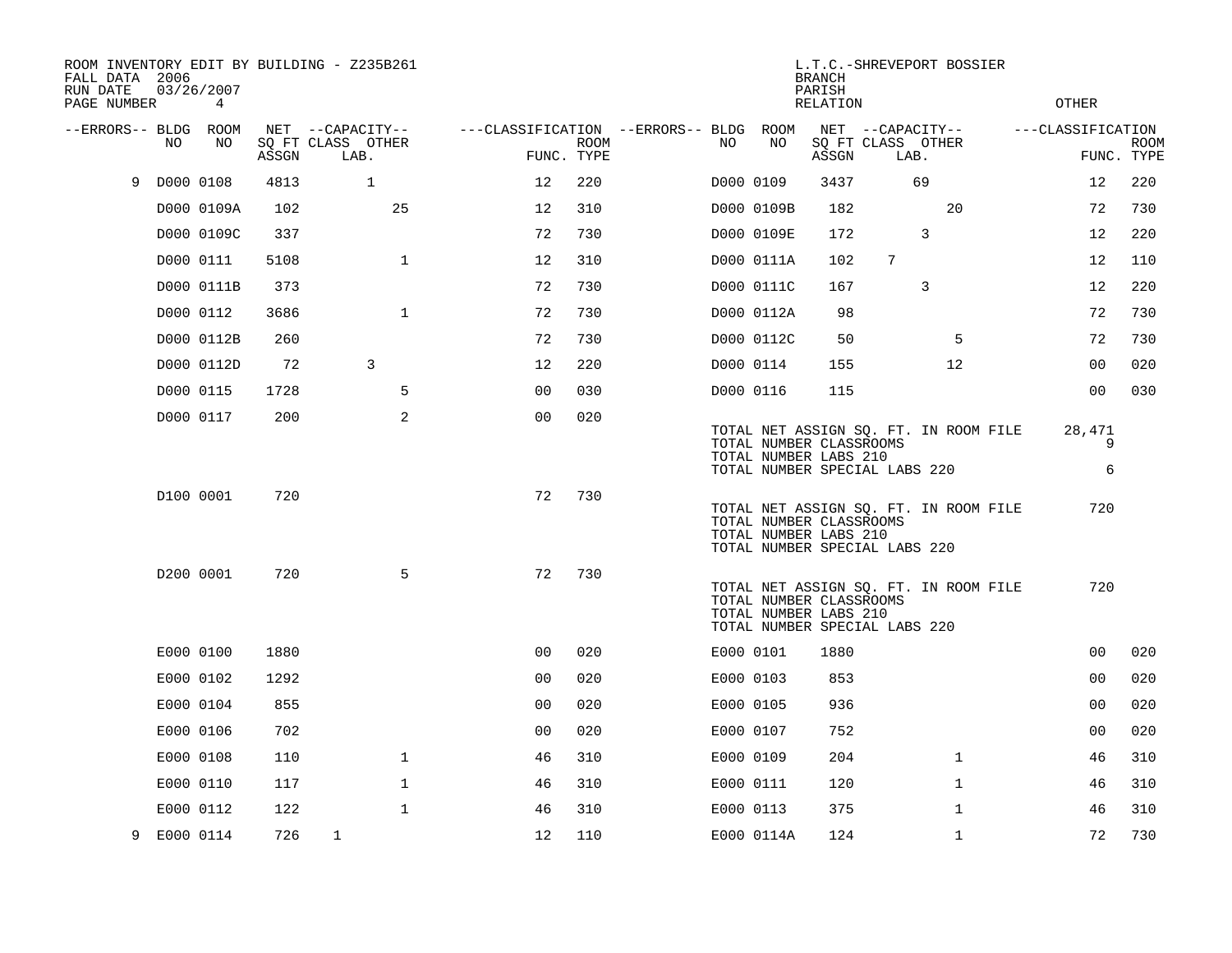| FALL DATA 2006<br>RUN DATE<br>PAGE NUMBER |     | 03/26/2007<br>5 |              | ROOM INVENTORY EDIT BY BUILDING - Z235B261 |                                   |                           |   |           |            | <b>BRANCH</b><br>PARISH<br><b>RELATION</b> | L.T.C.-SHREVEPORT BOSSIER                     | <b>OTHER</b>      |                           |
|-------------------------------------------|-----|-----------------|--------------|--------------------------------------------|-----------------------------------|---------------------------|---|-----------|------------|--------------------------------------------|-----------------------------------------------|-------------------|---------------------------|
| --ERRORS-- BLDG                           | NO. | ROOM<br>NO      | NET<br>ASSGN | --CAPACITY--<br>SQ FT CLASS OTHER<br>LAB.  | ---CLASSIFICATION --ERRORS-- BLDG | <b>ROOM</b><br>FUNC. TYPE |   | NO        | ROOM<br>NO | ASSGN                                      | NET --CAPACITY--<br>SQ FT CLASS OTHER<br>LAB. | ---CLASSIFICATION | <b>ROOM</b><br>FUNC. TYPE |
|                                           |     | E000 0115       | 391          | 48                                         | 12                                | 110                       |   |           | E000 0115A | 130                                        | 46                                            | 72                | 730                       |
|                                           |     | E000 0116       | 2339         | 46                                         | 12                                | 220                       |   |           | E000 0116A | 267                                        |                                               | 52                | 650                       |
|                                           |     | E000 0116B      | 779          | 15                                         | 12                                | 220                       |   |           | E000 0116C | 66                                         | 4                                             | 72                | 730                       |
|                                           |     | E000 0116E      | 65           | 3                                          | 72                                | 730                       |   |           | E000 0116F | 80                                         | $\mathbf{1}$                                  | 72                | 730                       |
|                                           |     | E000 0117       | 925          |                                            | 0 <sub>0</sub>                    | 030                       |   |           | E000 0118  | 610                                        | 65                                            | 12                | 110                       |
|                                           |     | E000 0119       | 156          |                                            | 0 <sub>0</sub>                    | 030                       |   |           | E000 0120  | 123                                        | 20                                            | 0 <sub>0</sub>    | 030                       |
|                                           |     | E000 0121       | 310          | 32                                         | 12                                | 310                       |   |           | E000 0121A | 1265                                       | 35                                            | 12                | 110                       |
|                                           |     | E000 0122       | 112          |                                            | 0 <sub>0</sub>                    | 020                       |   |           | E000 0123  | 983                                        | 63                                            | 12                | 110                       |
| 9                                         |     | E000 0123A      | 1078         | $\mathbf{1}$                               | 12                                | 110                       |   |           | E000 0123B | 122                                        |                                               | 72                | 730                       |
|                                           |     | E000 0123D      | 122          |                                            | 72                                | 730                       |   |           | E000 0124  | 345                                        | 2                                             | 0 <sub>0</sub>    | 030                       |
|                                           |     | E000 0125       | 483          | 32                                         | 12                                | 110                       | 9 |           | E000 0126  | 494                                        | 2                                             | 12                | 110                       |
| 9                                         |     | E000 0127       | 1727         | 4                                          | 12                                | 110                       |   |           | E000 0127A | 199                                        | 4                                             | 12                | 310                       |
|                                           |     | E000 0127B      | 125          |                                            | 72                                | 730                       |   |           | E000 0127C | 60                                         | 105                                           | 72                | 730                       |
|                                           |     | E000 0127D      | 253          | 35                                         | 00                                | 030                       |   |           | E000 0128  | 490                                        | 15                                            | 00                | 030                       |
|                                           |     | E000 0130       | 3190         | 30                                         | 12                                | 210                       |   |           | E000 0130A | 148                                        | 65                                            | 12                | 310                       |
|                                           |     | E000 0130E      | 315          | 65                                         | 72                                | 730                       |   |           | E000 0130F | 267                                        | 49                                            | 72                | 730                       |
|                                           |     | E000 0132       | 549          | 35                                         | 12                                | 310                       |   |           | E000 0132A | 150                                        | 45                                            | 12                | 310                       |
|                                           |     | E000 0132B      | 246          | 3                                          | 12                                | 310                       |   |           | E000 0133  | 310                                        | 3                                             | 00                | 020                       |
|                                           |     | E000 0133A      | 90           | 3                                          | 0 <sub>0</sub>                    | 020                       |   |           | E000 0134A | 271                                        | 3                                             | 52                | 650                       |
|                                           |     | E000 0134B      | 27           | 20                                         | 0 <sub>0</sub>                    | 030                       |   |           | E000 0135  | 143                                        | 25                                            | 0 <sub>0</sub>    | 030                       |
|                                           |     | E000 0136       | 92           | 72                                         | 0 <sub>0</sub>                    | 010                       |   |           | E000 0137  | 143                                        | 34                                            | 0 <sub>0</sub>    | 030                       |
|                                           |     | E000 0138       | 166          |                                            | 0 <sub>0</sub>                    | 030                       |   |           | E000 0139  | 166                                        |                                               | 0 <sub>0</sub>    | 030                       |
|                                           |     | E000 0140       | 35           | $\mathbf{1}$                               | 0 <sub>0</sub>                    | 010                       | 9 | E000 0141 |            | 1577                                       | $\mathbf{1}$                                  | 65                | 610                       |
|                                           |     | E000 0142       | 537          | 36                                         | 12                                | 110                       |   |           | E000 0143  | 537                                        | 36                                            | 12                | 110                       |
|                                           |     | E000 0144       | 747          | 30                                         | 12                                | 110                       | 9 |           | E000 0145  | 983                                        | $\mathbf{1}$                                  | 65                | 610                       |
| 9                                         |     | E000 0146       | 985          | 29                                         | 65                                | 610                       | 9 |           | E000 0147  | 747                                        | 3                                             | 12                | 110                       |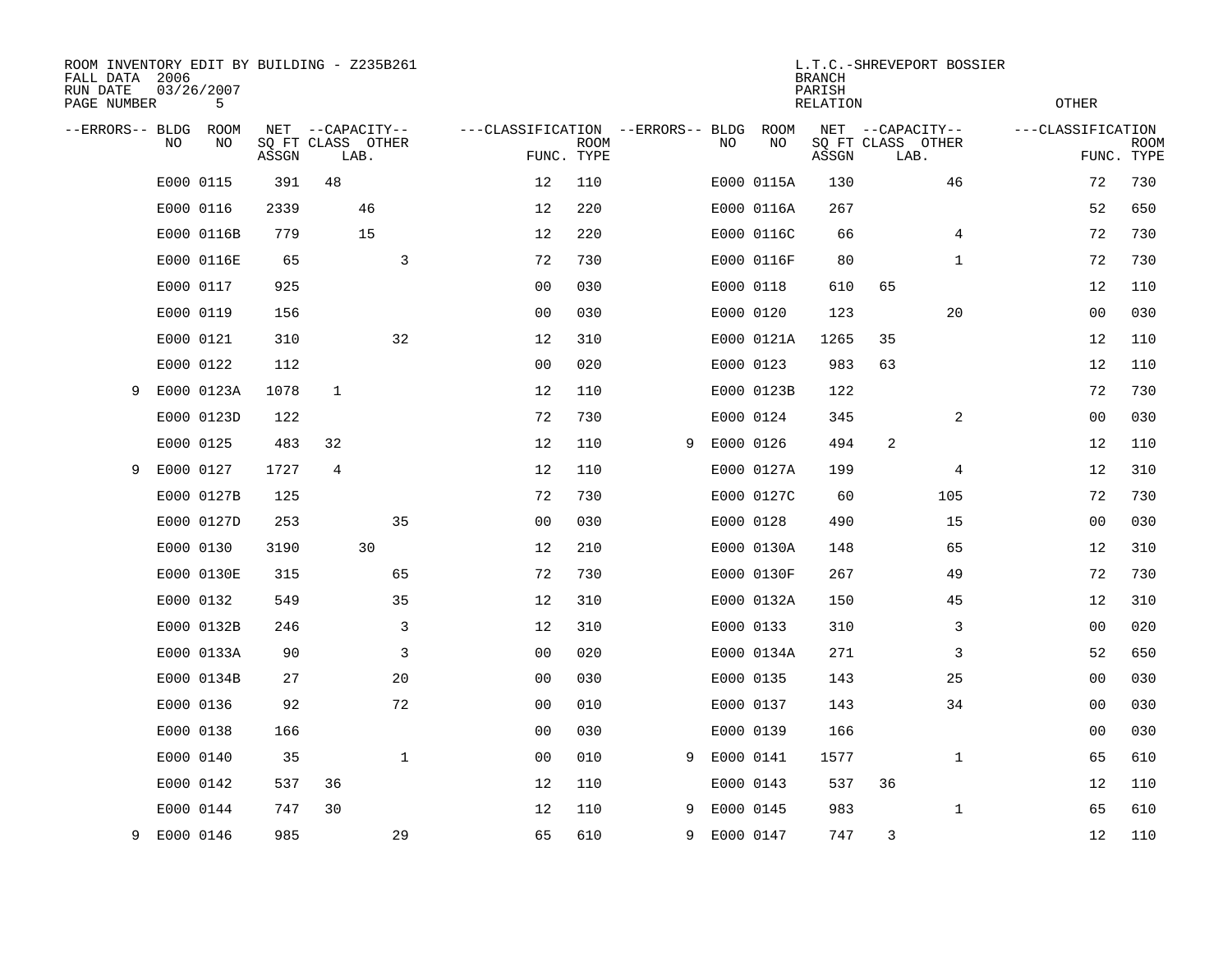| ROOM INVENTORY EDIT BY BUILDING - Z235B261<br>FALL DATA 2006<br>RUN DATE<br>PAGE NUMBER | 03/26/2007<br>6 |       |                           |              |                                   |                           |        |    |            | <b>BRANCH</b><br>PARISH<br>RELATION |     | L.T.C.-SHREVEPORT BOSSIER                  | <b>OTHER</b>             |                           |
|-----------------------------------------------------------------------------------------|-----------------|-------|---------------------------|--------------|-----------------------------------|---------------------------|--------|----|------------|-------------------------------------|-----|--------------------------------------------|--------------------------|---------------------------|
| --ERRORS-- BLDG                                                                         | ROOM            | NET   | --CAPACITY--              |              | ---CLASSIFICATION --ERRORS-- BLDG |                           |        |    | ROOM       |                                     |     | NET --CAPACITY--                           | ---CLASSIFICATION        |                           |
| NO.                                                                                     | NO              | ASSGN | SQ FT CLASS OTHER<br>LAB. |              |                                   | <b>ROOM</b><br>FUNC. TYPE |        | NO | NO         | ASSGN                               |     | SQ FT CLASS OTHER<br>LAB.                  |                          | <b>ROOM</b><br>FUNC. TYPE |
|                                                                                         | E000 0148       | 537   | 30                        |              | 12                                | 110                       |        |    | E000 0149  | 537                                 | 23  |                                            | 12                       | 110                       |
|                                                                                         | E000 0150       | 670   | 45                        |              | 12                                | 110                       |        |    | E000 0150A | 4555                                | 304 |                                            | 11                       | 110                       |
|                                                                                         | E000 0150B      | 341   |                           |              | 52                                | 650                       |        |    | E000 0150C | 223                                 |     | $\mathbf{1}$                               | 74                       | 310                       |
|                                                                                         | E000 0151       | 131   |                           | 15           | 0 <sub>0</sub>                    | 030                       |        |    | E000 0152  | 144                                 |     |                                            | 00                       | 030                       |
|                                                                                         | E000 0153       | 131   |                           |              | 0 <sub>0</sub>                    | 030                       |        |    | E000 0154  | 144                                 |     |                                            | 0 <sub>0</sub>           | 030                       |
|                                                                                         | E000 0155       | 2768  |                           | 42           | 12                                | 220                       |        |    | E000 0156  | 726                                 | 71  |                                            | 12                       | 110                       |
|                                                                                         | E000 0156A      | 296   |                           | 4            | 72                                | 730                       |        |    | E000 0156B | 178                                 |     | $\mathbf{1}$                               | 12                       | 310                       |
|                                                                                         | E000 0156C      | 130   |                           | $\mathbf 1$  | 12                                | 310                       |        |    | E000 0157  | 2800                                |     |                                            | 63                       | 635                       |
|                                                                                         | E000 0157A      | 350   | 23                        |              | 12                                | 110                       |        |    | E000 0158  | 1700                                |     | 34                                         | 12                       | 220                       |
|                                                                                         | E000 0158A      | 155   |                           | $\mathbf{1}$ | 12                                | 220                       |        |    | E000 0158B | 233                                 |     |                                            | 72                       | 730                       |
|                                                                                         | E000 0158C      | 132   |                           |              | 72                                | 730                       | 9      |    | E000 0158D | 100                                 |     | $\mathbf{1}$                               | 41                       | 410                       |
|                                                                                         | E000 0158E      | 63    |                           | $\mathbf 1$  | 0 <sub>0</sub>                    | 020                       |        |    | E000 0158F | 70                                  |     |                                            | 00                       | 010                       |
|                                                                                         | E000 0158G      | 70    |                           | 18           | 72                                | 730                       |        |    | E000 0158J | 40                                  |     |                                            | 72                       | 730                       |
|                                                                                         | E000 0159       | 31    |                           | 100          | 0 <sub>0</sub>                    | 020                       |        |    | E000 0160  | 13                                  |     |                                            | 00                       | 010                       |
|                                                                                         | E000 0161       | 93    |                           | $\mathbf 1$  | 0 <sub>0</sub>                    | 030                       |        |    | E000 0162  | 93                                  |     |                                            | 00                       | 030                       |
|                                                                                         | E000 0163       | 75    |                           | $\mathbf 1$  | 0 <sub>0</sub>                    | 010                       |        |    | E000 0164  | 13                                  |     | $\mathbf{1}$                               | 00                       | 010                       |
|                                                                                         | E000 0165       | 1560  |                           | 9            | 48                                | 210                       |        |    | E000 0165A | 76                                  |     | 3                                          | 12                       | 310                       |
|                                                                                         | E000 0165B      | 46    |                           |              | 72                                | 730                       |        |    | E000 0166  | 214                                 |     | $\mathbf{1}$                               | 12                       | 310                       |
|                                                                                         | E000 0167       | 1470  |                           | 6            | 12                                | 220                       |        |    | E000 0167A | 76                                  |     | $\mathbf{1}$                               | 12                       | 310                       |
|                                                                                         | E000 0167B      | 46    |                           |              | 72                                | 730                       |        |    | E000 0168  | 155                                 |     | 3                                          | 12                       | 220                       |
|                                                                                         | E000 0169       | 3052  |                           | 61           | 12                                | 220                       | 4<br>9 |    | E000 0169A | 179                                 |     |                                            | 41                       | 410                       |
|                                                                                         | E000 0169B      | 139   |                           |              | 0 <sub>0</sub>                    | 010                       | 9      |    | E000 0169C | 330                                 |     | $\mathbf{1}$                               | 41                       | 410                       |
|                                                                                         | E000 0169D      | 288   |                           |              | 72                                | 730                       |        |    | E000 0169E | 226                                 |     | 11                                         | 12                       | 220                       |
|                                                                                         | E000 0170       | 1150  |                           | $\mathbf{1}$ | 12                                | 220                       |        |    | E000 0170A | 130                                 |     | 14                                         | 12                       | 310                       |
|                                                                                         | E000 0170B      | 184   |                           | $\mathbf{1}$ | 12                                | 310                       |        |    | E000 0171  | 1280                                |     | 4<br>TOTAL NET ASSIGN SO. FT. IN ROOM FILE | 0 <sub>0</sub><br>50,565 | 030                       |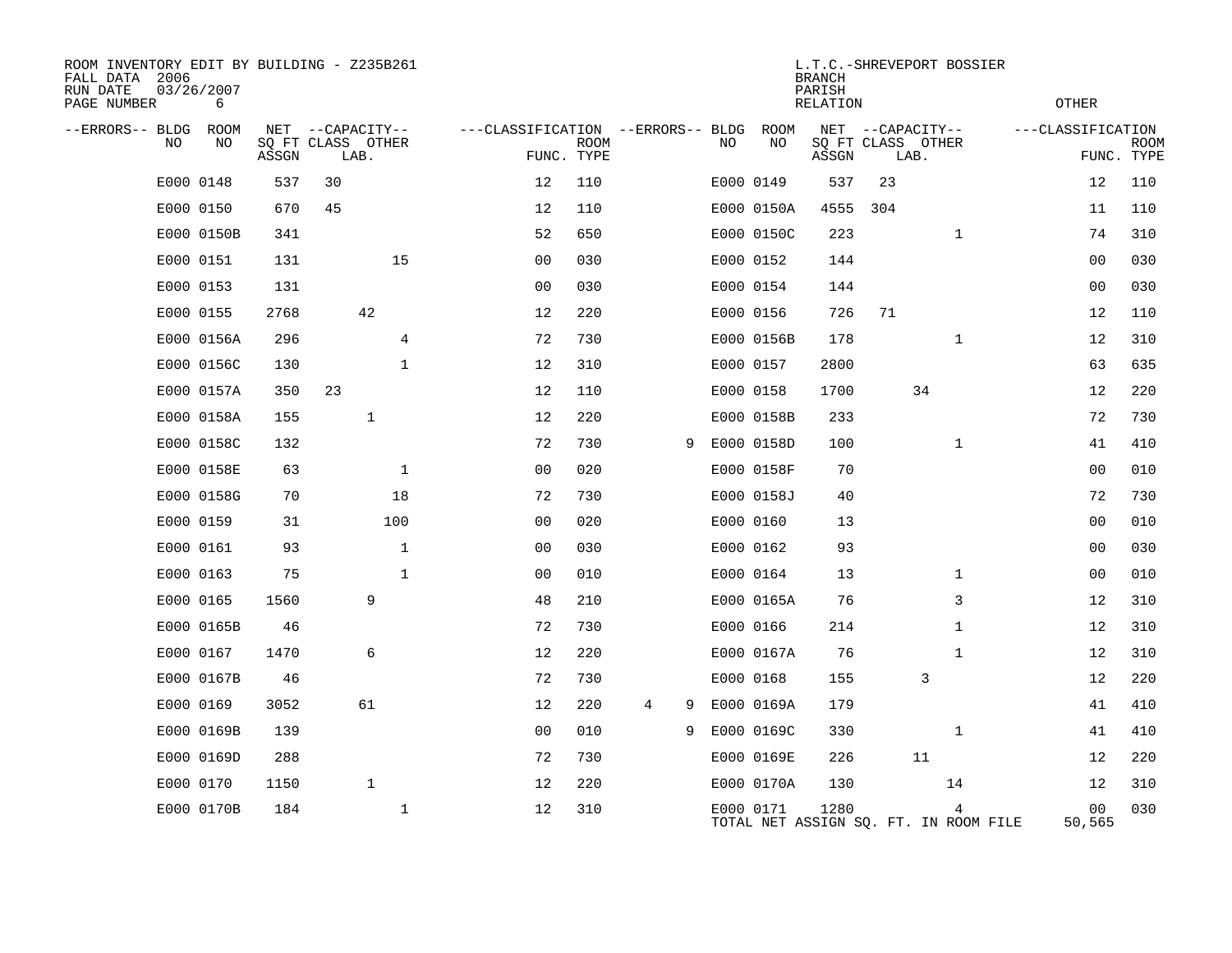| ROOM INVENTORY EDIT BY BUILDING - Z235B261<br>FALL DATA 2006<br>RUN DATE<br>PAGE NUMBER |           | 03/26/2007<br>7 |       |                |                                               |                                        | L.T.C.-SHREVEPORT BOSSIER<br><b>BRANCH</b><br>PARISH<br>RELATION |                 |   |           |                                                                                         |                                                |      | <b>OTHER</b>                          |  |                                    |                           |
|-----------------------------------------------------------------------------------------|-----------|-----------------|-------|----------------|-----------------------------------------------|----------------------------------------|------------------------------------------------------------------|-----------------|---|-----------|-----------------------------------------------------------------------------------------|------------------------------------------------|------|---------------------------------------|--|------------------------------------|---------------------------|
| --ERRORS-- BLDG ROOM                                                                    | NO.       | NO              | ASSGN |                | NET --CAPACITY--<br>SQ FT CLASS OTHER<br>LAB. | ---CLASSIFICATION --ERRORS-- BLDG ROOM | ROOM<br>FUNC. TYPE                                               |                 |   | NO        | NO<br>TOTAL NUMBER CLASSROOMS<br>TOTAL NUMBER LABS 210<br>TOTAL NUMBER SPECIAL LABS 220 | NET --CAPACITY--<br>SQ FT CLASS OTHER<br>ASSGN | LAB. |                                       |  | ---CLASSIFICATION<br>19<br>2<br>10 | <b>ROOM</b><br>FUNC. TYPE |
|                                                                                         |           | E200 0001       | 720   |                | $\mathbf{1}$                                  | 72                                     | 730                                                              |                 |   |           | TOTAL NUMBER CLASSROOMS<br>TOTAL NUMBER LABS 210<br>TOTAL NUMBER SPECIAL LABS 220       |                                                |      | TOTAL NET ASSIGN SQ. FT. IN ROOM FILE |  | 720                                |                           |
|                                                                                         |           | 9 F000 0102A    | 731   | $\mathbf{1}$   |                                               | 12                                     | 110                                                              |                 |   |           | F000 0102B                                                                              | 726                                            |      |                                       |  | 0 <sub>0</sub>                     | 020                       |
|                                                                                         |           | F000 0102C      | 731   | 15             |                                               | 12                                     | 110                                                              |                 | 9 |           | F000 0102D                                                                              | 583                                            | 3    |                                       |  | 12                                 | 110                       |
| 9                                                                                       |           | F000 0102E      | 583   | $\overline{3}$ |                                               | 12                                     | 110                                                              | $4\overline{ }$ | 9 | F000 0103 |                                                                                         | 232                                            |      |                                       |  | 41                                 | 410                       |
|                                                                                         |           | F000 0104       | 223   |                |                                               | 0 <sub>0</sub>                         | 030                                                              |                 |   | F000 0105 |                                                                                         | 223                                            |      |                                       |  | 0 <sub>0</sub>                     | 030                       |
|                                                                                         |           | F000 0106       | 230   |                |                                               | 0 <sub>0</sub>                         | 030                                                              |                 |   | F000 0107 |                                                                                         | 516                                            |      |                                       |  | 72                                 | 730                       |
|                                                                                         |           | F000 0108       | 170   |                |                                               | 72                                     | 730                                                              |                 |   | F000 0109 |                                                                                         | 550                                            |      | $\mathbf{1}$                          |  | 72                                 | 730                       |
|                                                                                         |           | F000 0112       | 100   |                | 52                                            | 72                                     | 730                                                              |                 |   | F000 0113 |                                                                                         | 100                                            |      | 250                                   |  | 72                                 | 730                       |
|                                                                                         |           | F000 0114       | 95    |                | 232                                           | 12                                     | 310                                                              |                 |   | F000 0115 |                                                                                         | 789                                            | 53   |                                       |  | 12                                 | 110                       |
|                                                                                         |           | F000 0116       | 12500 |                | 48                                            | 12                                     | 220                                                              |                 | 9 | F000 0117 |                                                                                         | 11640                                          |      | 14                                    |  | 12                                 | 220                       |
|                                                                                         |           | F000 0118       | 100   |                | 48                                            | 0 <sub>0</sub>                         | 030                                                              |                 |   |           | TOTAL NUMBER CLASSROOMS<br>TOTAL NUMBER LABS 210<br>TOTAL NUMBER SPECIAL LABS 220       |                                                |      | TOTAL NET ASSIGN SQ. FT. IN ROOM FILE |  | 29,320<br>5<br>2                   |                           |
|                                                                                         |           | G000 0101       | 568   | 38             |                                               | 12                                     | 110                                                              |                 |   | G000 0102 |                                                                                         | 566                                            | 38   |                                       |  | 12                                 | 110                       |
|                                                                                         |           | G000 0103       | 54    |                | 37                                            | 72                                     | 730                                                              |                 |   | G000 0104 |                                                                                         | 58                                             |      | 37                                    |  | 72                                 | 730                       |
|                                                                                         |           | G000 0105       | 724   | 48             |                                               | 12                                     | 110                                                              |                 |   | G000 0106 |                                                                                         | 610                                            | 41   |                                       |  | 12                                 | 110                       |
|                                                                                         |           | G000 0107       | 35    |                | 48                                            | 72                                     | 730                                                              |                 |   | G000 0108 |                                                                                         | 125                                            |      | 40                                    |  | 72                                 | 730                       |
|                                                                                         |           | G000 0109       | 1795  |                | 36                                            | 12                                     | 220                                                              |                 |   | G000 0111 |                                                                                         | 87                                             |      |                                       |  | 72                                 | 730                       |
|                                                                                         |           | G000 0112       | 540   | 35             |                                               | 12                                     | 110                                                              |                 |   | G000 0113 |                                                                                         | 40                                             |      |                                       |  | 0 <sub>0</sub>                     | 030                       |
|                                                                                         |           | G000 0114       | 75    |                | 36                                            | 0 <sub>0</sub>                         | 030                                                              |                 |   | G000 0115 |                                                                                         | 12                                             |      |                                       |  | 0 <sub>0</sub>                     | 030                       |
| 9                                                                                       | G000 0116 |                 | 539   | 2              |                                               | 12                                     | 110                                                              |                 |   | G000 0117 |                                                                                         | 80                                             |      |                                       |  | 72                                 | 730                       |
|                                                                                         |           | G000 0118       | 80    |                | 35                                            | 72                                     | 730                                                              |                 |   | G000 0119 |                                                                                         | 678                                            | 45   |                                       |  | 12                                 | 110                       |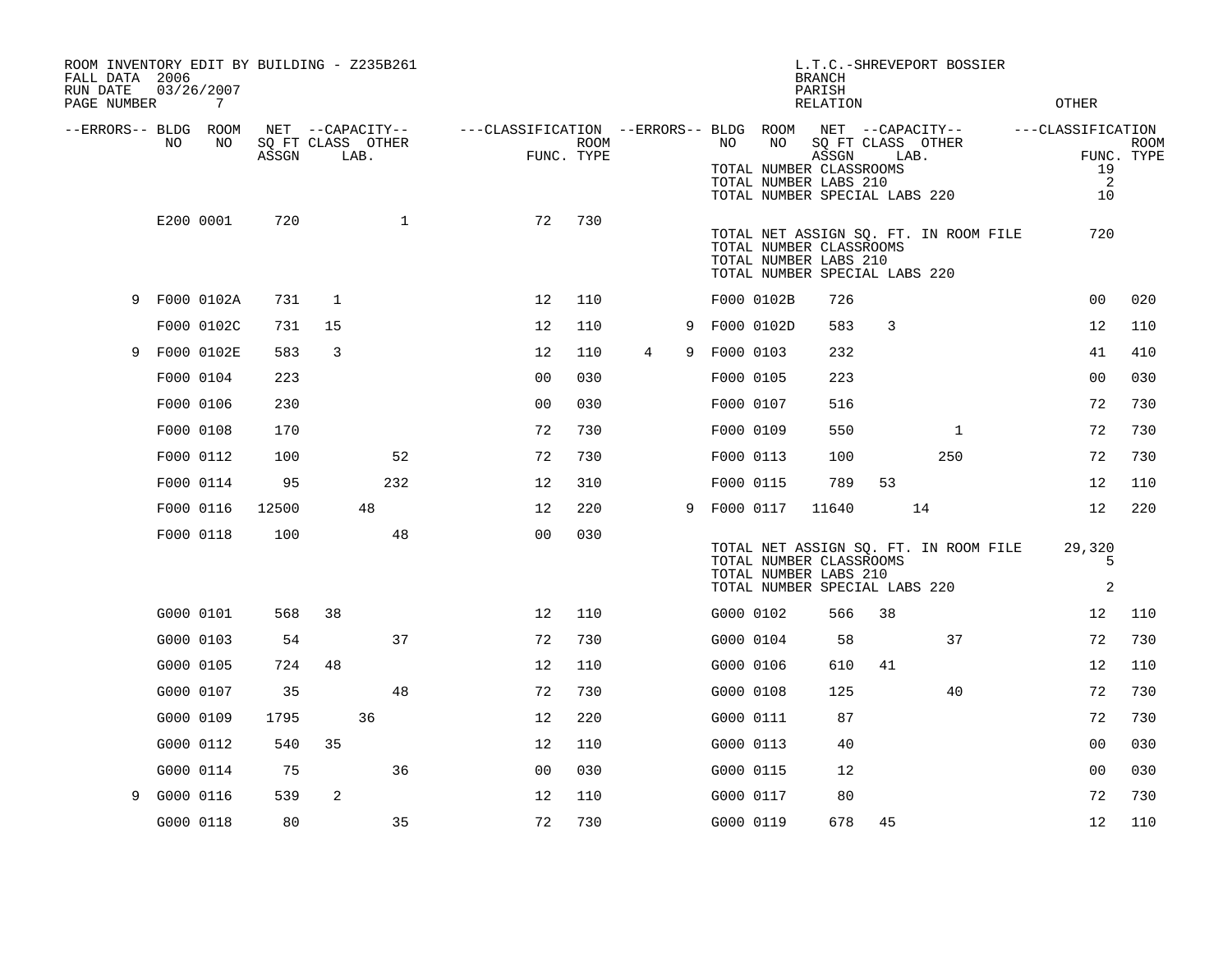| ROOM INVENTORY EDIT BY BUILDING - Z235B261<br>2006<br>FALL DATA<br>03/26/2007<br>RUN DATE<br>PAGE NUMBER | 8           |       |                                               |            |             |                                         |            | <b>BRANCH</b><br>PARISH<br>RELATION                     | L.T.C.-SHREVEPORT BOSSIER                                              | OTHER             |                           |
|----------------------------------------------------------------------------------------------------------|-------------|-------|-----------------------------------------------|------------|-------------|-----------------------------------------|------------|---------------------------------------------------------|------------------------------------------------------------------------|-------------------|---------------------------|
| --ERRORS-- BLDG<br>NO                                                                                    | ROOM<br>NO. | ASSGN | NET --CAPACITY--<br>SQ FT CLASS OTHER<br>LAB. | FUNC. TYPE | <b>ROOM</b> | ---CLASSIFICATION --ERRORS-- BLDG<br>NO | ROOM<br>NO | ASSGN                                                   | NET --CAPACITY--<br>SQ FT CLASS OTHER<br>LAB.                          | ---CLASSIFICATION | <b>ROOM</b><br>FUNC. TYPE |
|                                                                                                          | G000 0120   | 35    |                                               | 00         | 030         |                                         | G000 0121  | 35                                                      | 45                                                                     | 72                | 730                       |
|                                                                                                          | G000 0122   | 90    |                                               | 72         | 730         |                                         | G000 0123  | 404<br>TOTAL NUMBER CLASSROOMS<br>TOTAL NUMBER LABS 210 | TOTAL NET ASSIGN SO. FT. IN ROOM FILE<br>TOTAL NUMBER SPECIAL LABS 220 | 61<br>7,068       | 310                       |
|                                                                                                          | H000 0001   | 657   |                                               | 72         | 730         |                                         |            | TOTAL NUMBER CLASSROOMS<br>TOTAL NUMBER LABS 210        | TOTAL NET ASSIGN SQ. FT. IN ROOM FILE<br>TOTAL NUMBER SPECIAL LABS 220 | 657               |                           |